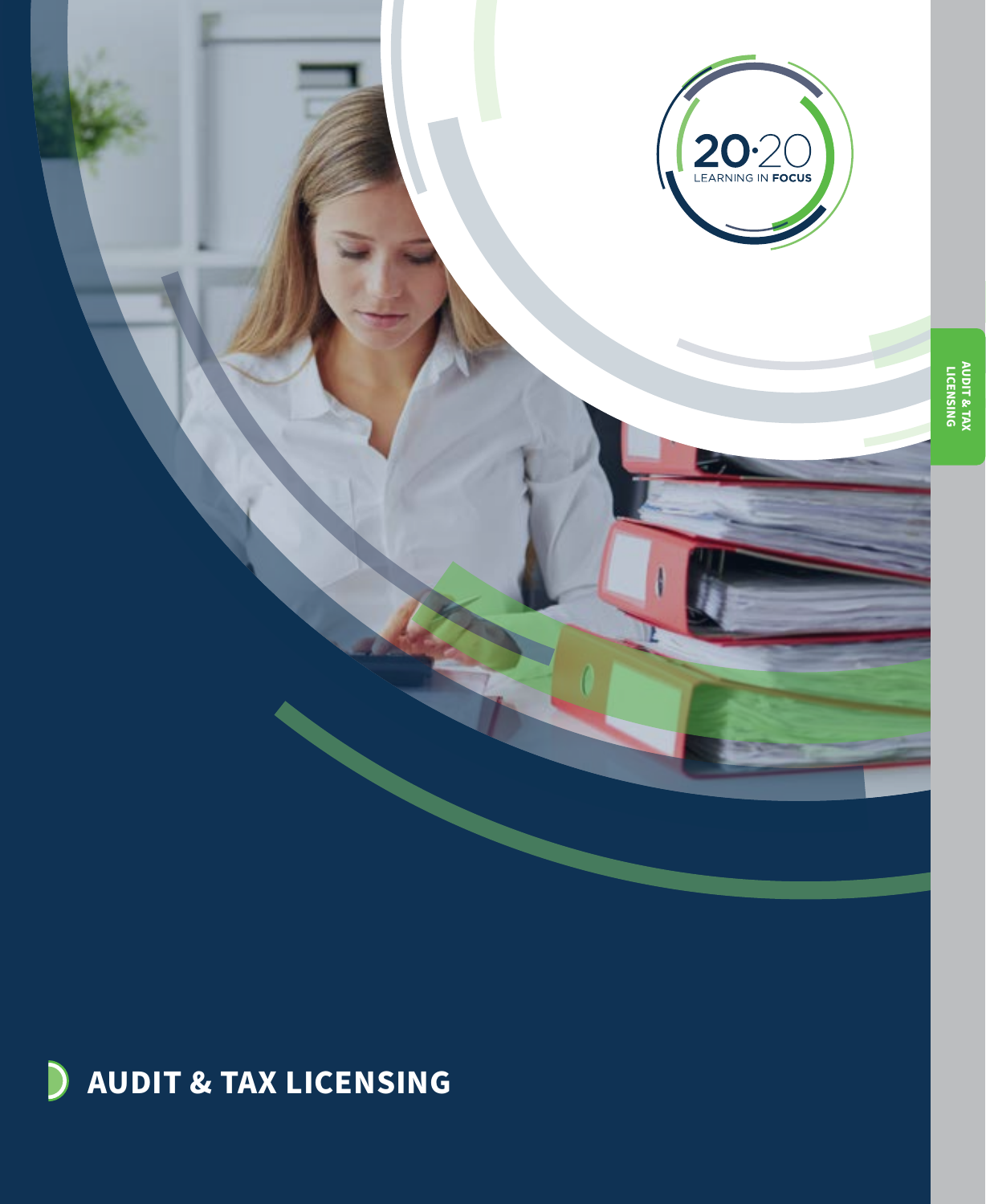

## **Material Licensing Program**

**1**

**2**

**3**

Many CPA firms choose to license 20-20 learning content and use formally trained in-firm instructors as discussion leaders. In addition to allowing you to deliver the training when you choose, licensing 20- 20 training materials allows a firm to address three critical practice management issues:

Developing a well-rounded skill set for the next generation of leaders

Producing a unique professional development path for highly valued staff

Reducing training costs paid to external service providers

### **THE LICENSING ADVANTAGE**



## **Features Benefits Com** Results

20-20 provides a complete set of materials including detailed leader's guides, PowerPoint slides, case studies, exercises, and solutions guides

You identify firm personnel most qualified to teach the materials

20-20 conducts a train the trainer session to improve their instructing skills and prepare these instructors for classroom success

Your instructors deliver firm-specific training to your staff

Deliver firm-specific, customized training experiences that reflect firm methodologies, policies, and values

Reduce external training spend and redirect savings to provide the additional training desired but never in the budget

Provide firm-wide exposure and a unique professional opportunity for a select group of future leaders

Deliver training when and where you want

Build unique firm culture, and enable consistent application of firm-specific methodologies and policies

Create a cadre of future leaders with the poise, communication skills, and experience necessary for business development

Improve retention of high-value staff

Highly tailored training for your professional



**To learn more about 20-20 Services LLC's Material Licensing Program, please contact: Beckie Reilly** • (855) 988.2020 • or visit **[www.20-20services.com](http://www.20-20services.com)**